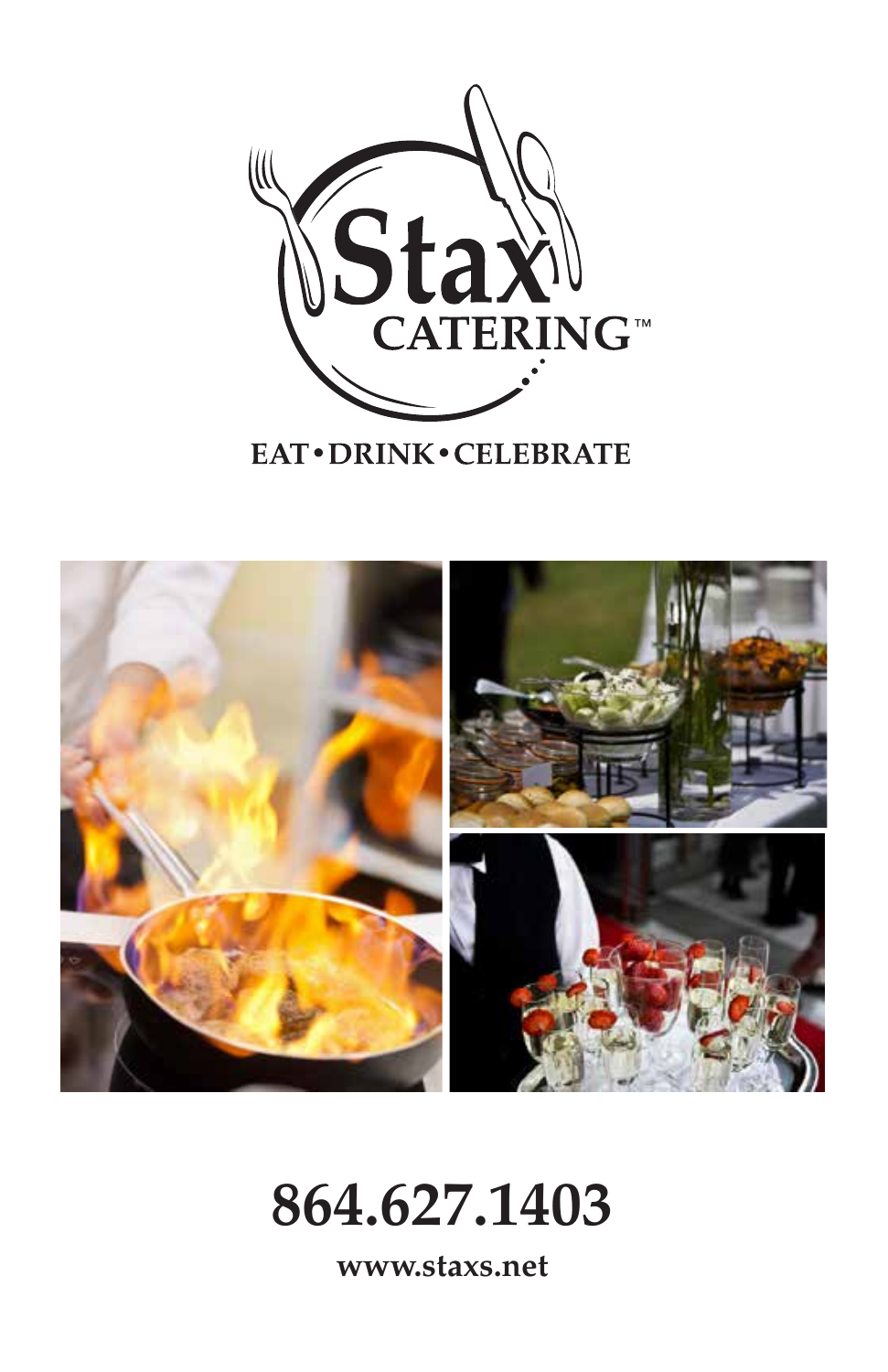# **E HOT BREAKFAST BUFFET &**

## **Southern Good Morning Buffet**

- Farm fresh Scrambled eggs
- Bacon strips or sausage patties
- Buttered grits or American fried potatoes
- Served with biscuits
- Assorted juices

## **American Buffet**

- Farm fresh Scrambled eggs
- Bacon strips and Black Oak ham
- Buttered grits or American fried potatoes
- Served with biscuits
- Assorted juices

## **Stax's Country Casserole Buffet**

- Potatoes, sausage, eggs and shredded aged cheddar cheese
- Fresh seasonal fruit bowl
- Served with biscuits
- Assorted juices

## **French Connection Buffet**

- Farm fresh Scrambled eggs
- Bacon strips and Black Oak ham
- Buttered grits or American fried potatoes
- French toast served with butter and syrup
- Assorted juices

## **The Whole Sha-bang Buffet**

- Assorted breakfast pastries
- Fresh seasonal fruit bowl
- Assorted cereal and milk
- Assorted Greek yogurt and granola
- Farm fresh Scrambled eggs
- Bacon strips and Black Oak ham
- Buttered grits or American fried potatoes
- French toast served with butter and syrup
- Assorted juices

# **<sup>8</sup> CONTINENTAL BREAKFAST 8**

## **Gimme Pastries**

- Assorted breakfast pastries
- Fresh seasonal fruit bowl
- Assorted juices

## **Strictly Continental**

- Assorted breakfast pastries
- Fresh seasonal fruit bowl
- Assorted cereal and milk
- Assorted Greek yogurt and granola
- Assorted juices

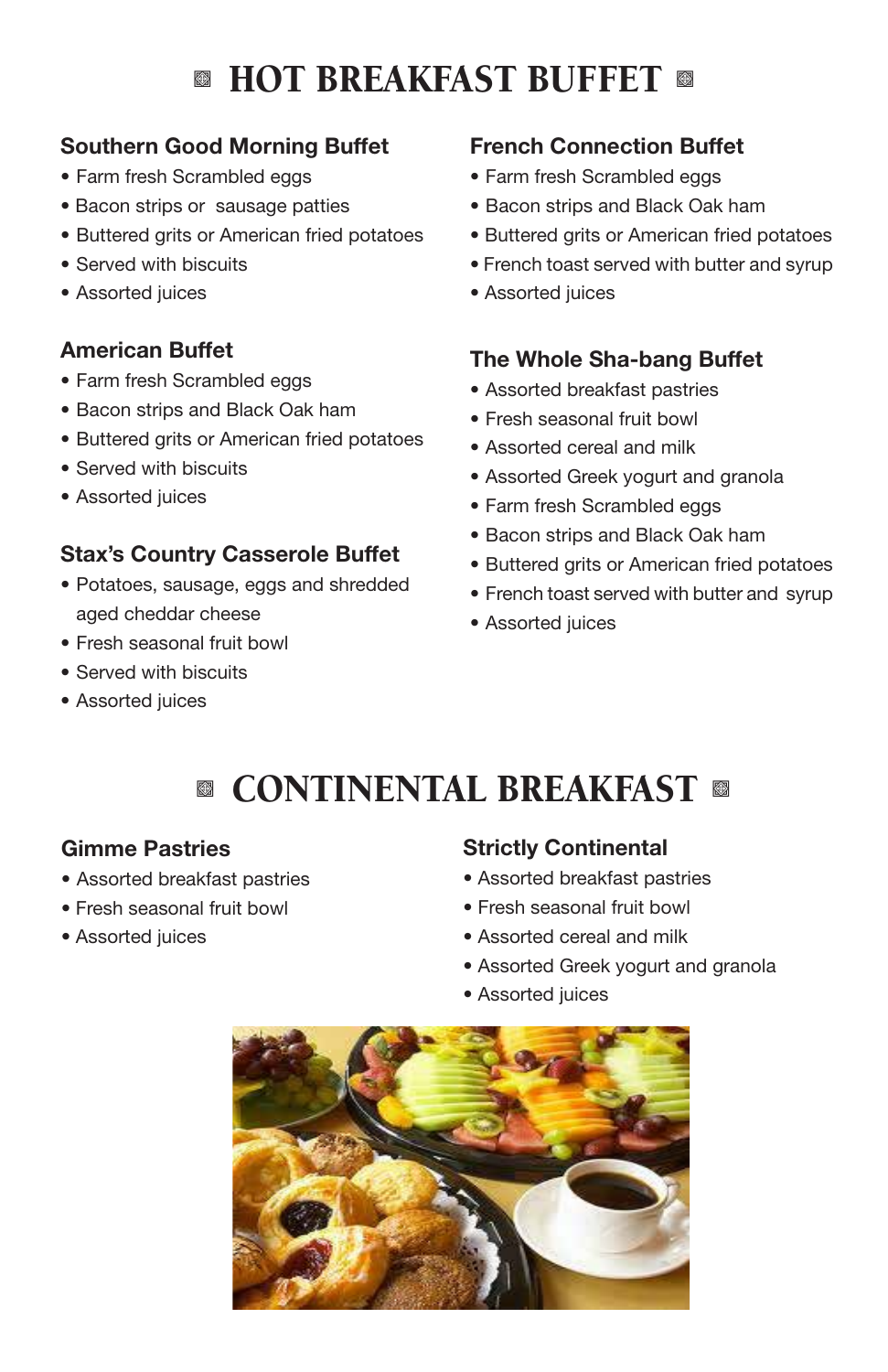## **BREAKFAST STATIONS &**

### **Omelette Station**

Omelette Station with Assorted Toppings including: Peppers, Onions, Aged Cheddar Cheese, Swiss Cheese, Imported Feta Cheese, Mushrooms, Tomatoes, Fresh Baby Spinach, Black Oak Ham, Bacon, Turkey. Served with your choice of buttered grits or American fried potatoes and biscuits. (Chef Required)



We accept all major credit cards: Visa, Master Card, Amex, Discover Menus and prices subject to change. Breakfast entrees include complete buffet setup. Professional serving staff available upon request.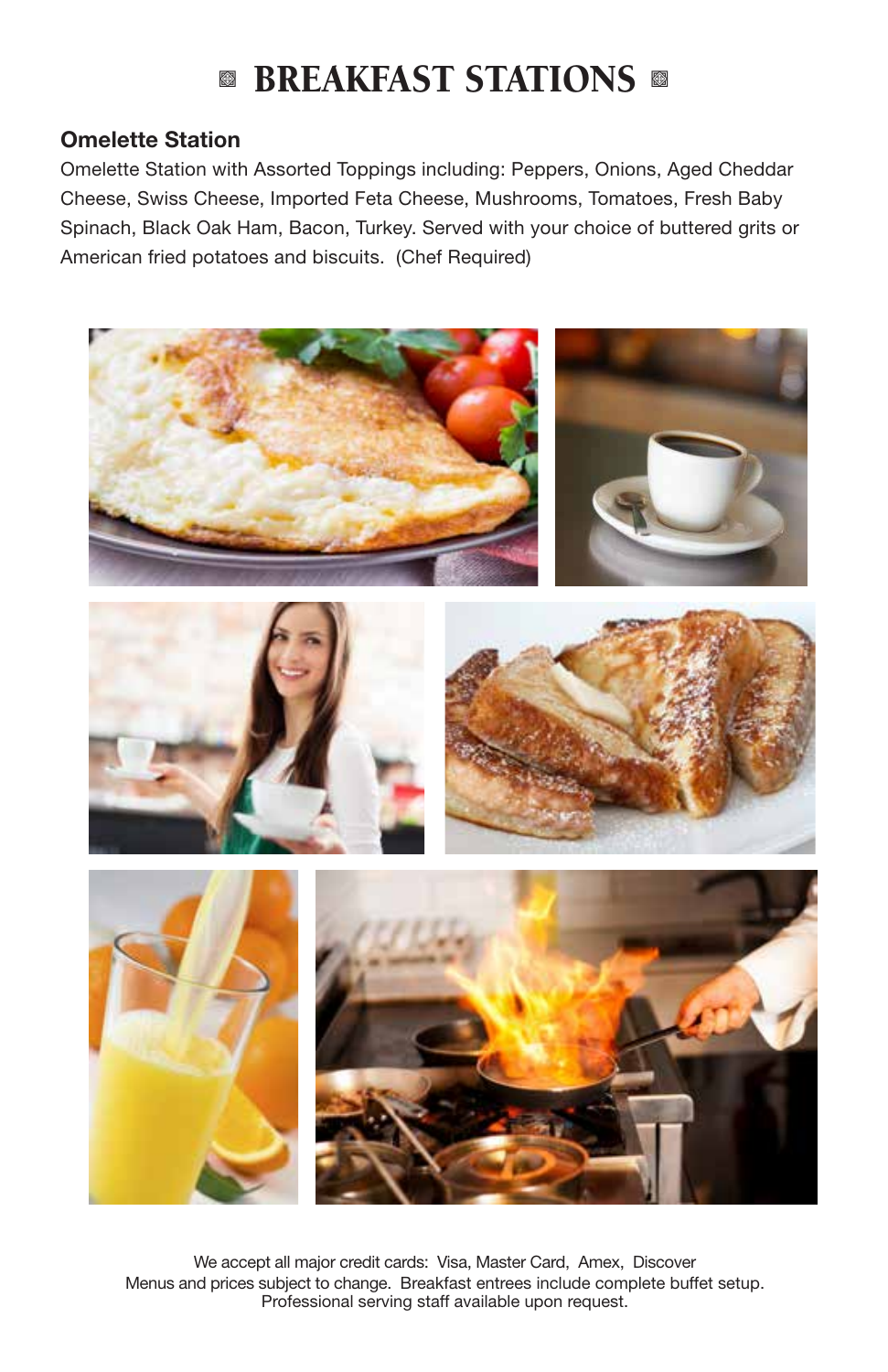## **BOXED FRESH SALADS &**

*Boxed fresh salads are accompanied with pita wedges.* 

*Assorted fresh seasonal dessert, brownie or cookie for an additional charge.* 

**Bleu Cheese • Ranch • Honey Mustard • Mediterranean • Thousand Island • Honey Mustard Vinaigrette**

#### **Chef Salad**

Fresh mixed greens with Black Oak ham, turkey, aged cheddar cheese, tomato, onion and egg. Served with your choice of dressing.

#### **Classic Caesar Salad**

Crisp romaine lettuce, homemade croutons, our made from scratch Caesar dressing and Parmesan cheese.

#### **Grilled Chicken and Spinach**

Fresh baby spinach, seasoned char-grilled all natural chicken strips, egg, onion and mushroom. Served with bacon vinaigrette dressing.

#### **Honey Glazed Chicken Salad**

Honey glazed slices of char-grilled all natural chicken strips over fresh mixed greens, tomato, onion, pineapple and toasted pecans. Served with honey mustard dressing.

#### **Southern Fried Chicken Salad**

Fresh mixed greens with tomato, onion, egg, aged cheddar cheese and lightly battered fried all natural chicken strips. Served with honey mustard dressing.

#### **Char-grilled Chicken Salad**

Fresh mixed greens with tomato, onion, egg, aged cheddar cheese and char-grilled all natural chicken strips. Served with ranch dressing.

#### **Fresh Scoop of Chicken Salad**

Freshly made all natural chicken salad served with tomato, onion and egg over fresh mixed greens. Served with Mediterranean dressing.

#### **Cajun Chicken Salad**

Cajun seasoned slices of all natural chicken over fresh mixed greens, tomato, onion and egg. Served with Mediterranean dressing.

#### **Chopped Salad**

Chopped chilled romaine and iceberg mix, topped with chopped smoked bacon, avocado,

tomato, red and green onion and crumbled Clemson bleu cheese. Served with honey mustard vinaigrette dressing.

#### **Greek Salad**

A delicious blend of fresh greens, Greek feta cheese, Kalamata olives, sliced pepperoncini, onion and tomato. Served with Mediterranean dressing.



Entrees above include complete buffet setup. Professional serving staff available upon request. Menus and prices subject to change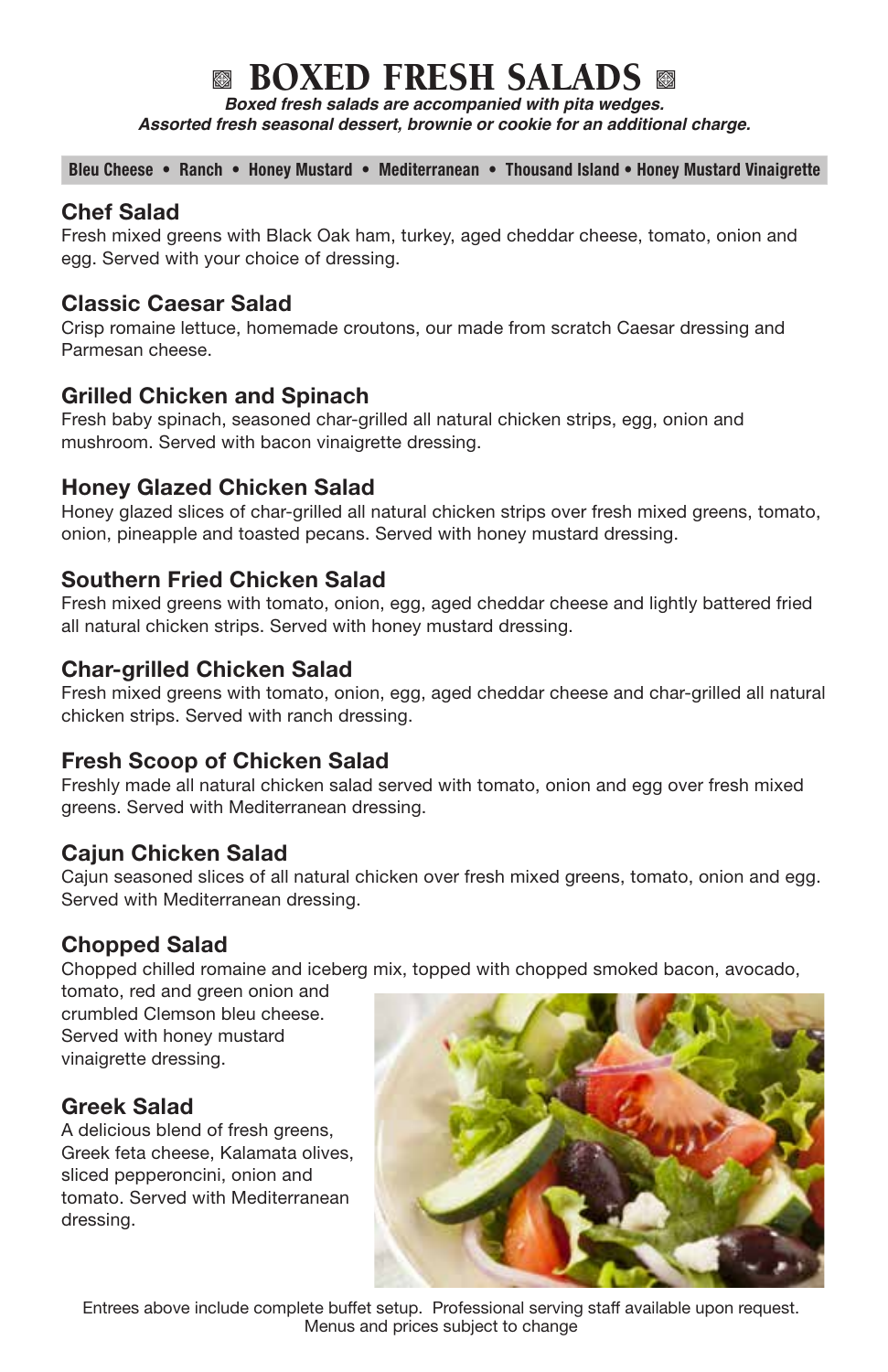## **<b>EXARTISAN SANDWICHES**

*Sandwiches may be boxed or served on trays and are accompanied with your choice of potato chips, pasta salad, potato salad or cole slaw. Sourdough Greek bread, honey whole wheat, Jewish rye, sesame bun, or hoagie bread may be substituted for any of the sandwich breads. Assorted fresh seasonal dessert, brownie or cookie for an additional charge.*

## **Sliced Turkey Breast Sandwich**

Sliced turkey served with lettuce, tomato and sides of mustard and mayonnaise on sliced sourdough Greek bread.

## **Char-grilled Chicken Breast Sandwich**

Char-grilled all natural chicken breast served with lettuce, tomato and sides of mustard and mayonnaise on sesame bun.

## **Homemade Chicken Salad Sandwich**

Fresh all natural chicken salad served with lettuce and tomato on sliced sourdough Greek bread.

## **BBQ Pulled Pork Sandwich**

Smoked and topped with our famous BBQ sauce. Served on a sesame bun.

## **Sliced Black Oak Ham Sandwich**

Sliced Black Oak ham served with lettuce, tomato and sides of mustard and mayonnaise on sliced sourdough Greek bread.

## **Sliced Roast Beef Sandwich**

Sliced roast beef served with lettuce, tomato and sides of mustard and mayonnaise on sliced sourdough Greek bread.

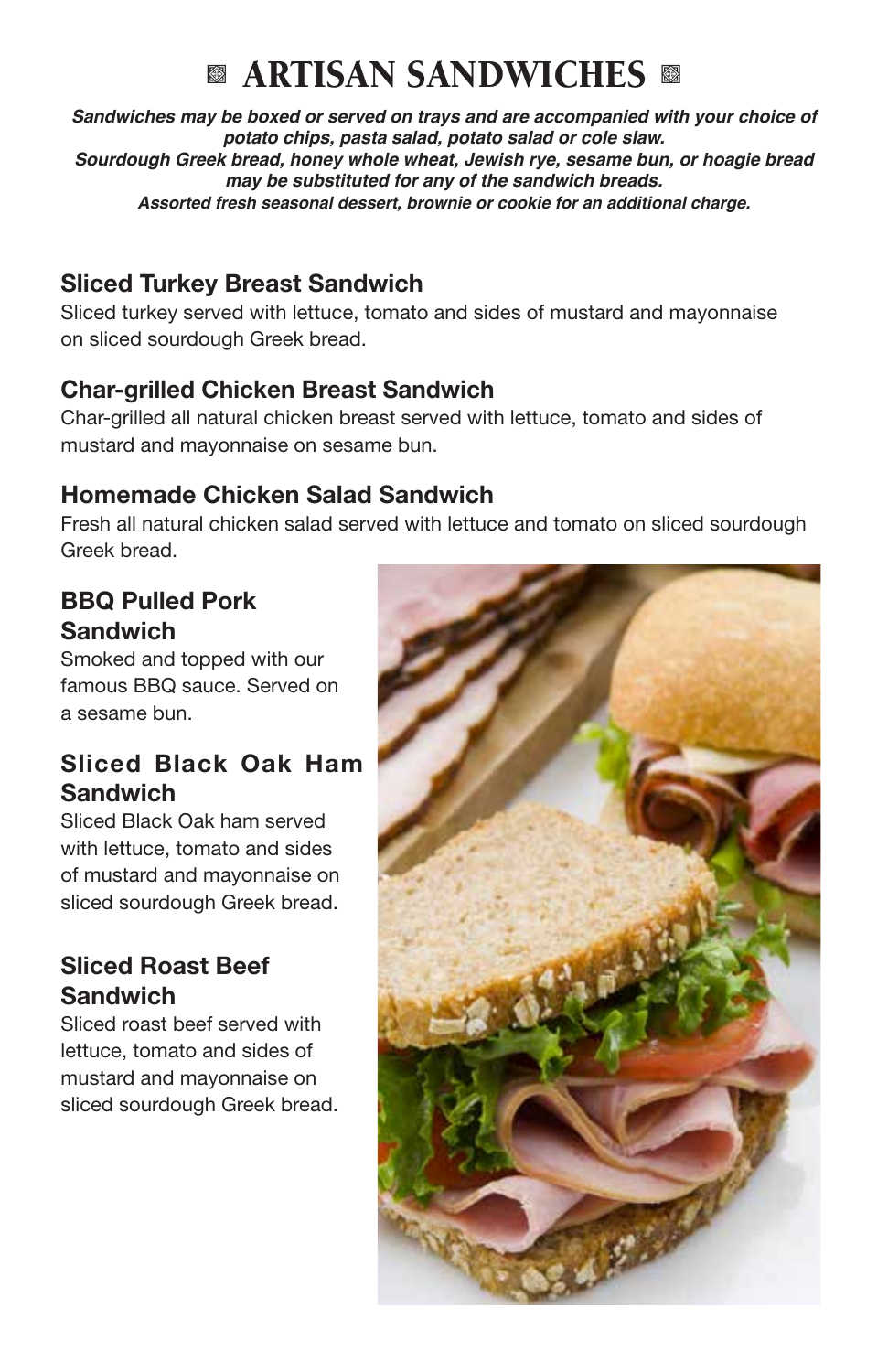## **WRAPS**

*Wraps may be boxed or served on trays and are accompanied with your choice of potato chips, pasta salad, potato salad or cole slaw. Assorted fresh seasonal dessert, brownie or cookie for an additional charge.*

### **It's All Greek To Me Wrap**

Char-grilled all natural chicken, tomatoes, imported Greek feta cheese, shredded lettuce, and red onion wrapped in a wheat tortilla. Served with Mediterranean dressing on the side.

#### **All Wrapped Up Wrap**

Fried all natural chicken strips, shredded lettuce, tomatoes, red onion and aged cheddar cheese wrapped in a wheat tortilla. Served with honey mustard dressing on the side.

#### **Chicken Salad Wrap**

Fresh all natural chicken salad, shredded lettuce, tomatoes, red onion and cheddar cheese wrapped in a wheat tortilla.

#### **Veggie and Avocado Wrap**

Avocado, spinach, tomato, red onion, lettuce, roasted red peppers, and mushrooms. Served in a wheat tortilla with Mediterranean dressing on the side.

#### **California Wrap**

Char-grilled all natural chicken, bacon, shredded lettuce, tomatoes, red onion and Swiss cheese wrapped in a wheat tortilla. Served with honey mustard dressing on the side.



Entrees above include complete buffet setup. Professional serving staff available upon request. Menus and prices subject to change.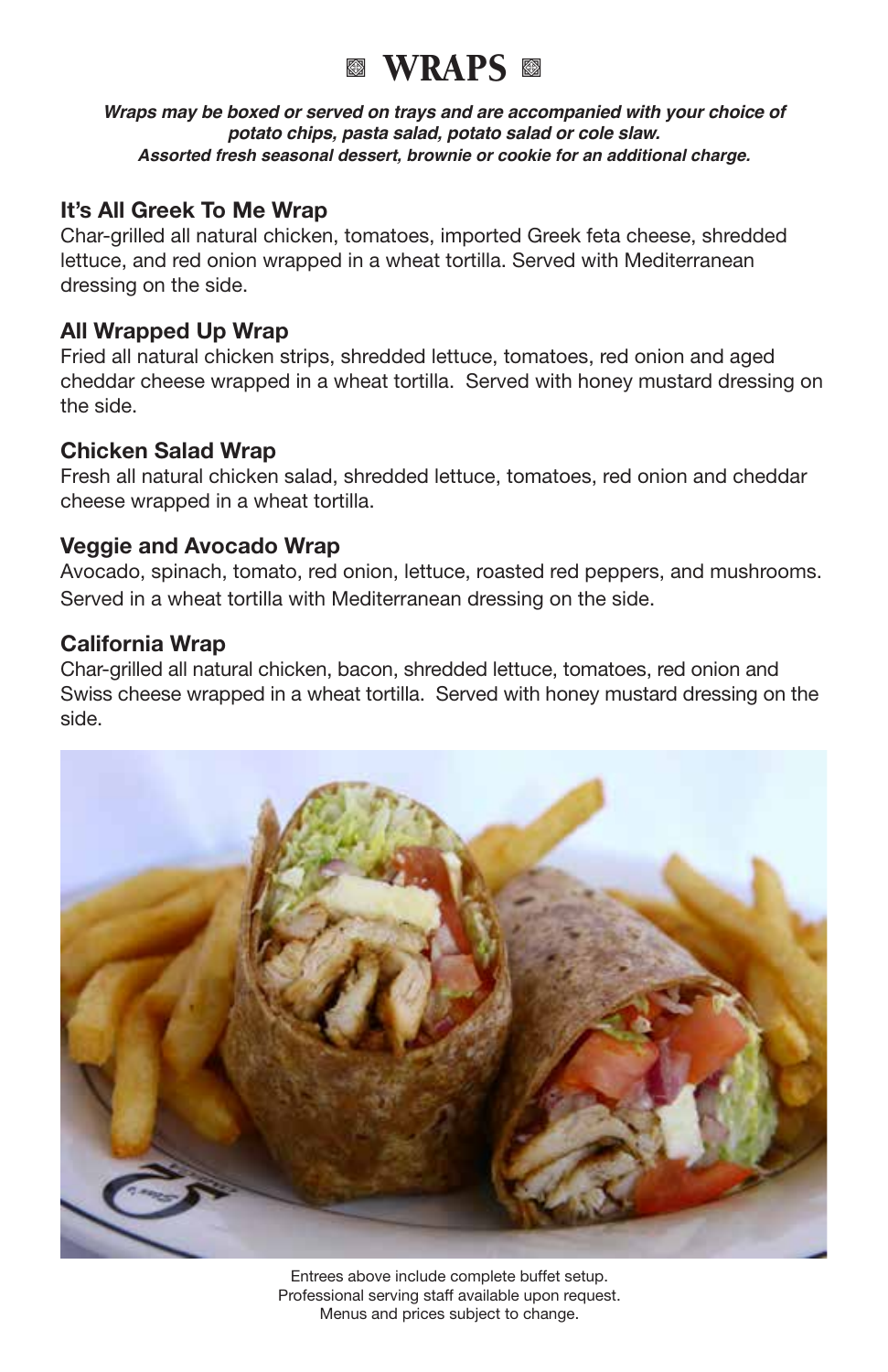## **8 COUNTRY BUFFET 8**

*Country Buffet is served with fresh baked rolls. Assorted fresh seasonal dessert, brownie or cookie for an additional charge.*

## Meat and Two

## **Meat Selections**

Grilled Greek all natural chicken strips Grilled Athenian style boneless all natural chicken breast Black Oak ham steak Stax fried all natural chicken strips with honey mustard Oven roasted deli sliced roast turkey and gravy Sliced medallions of roast pork loin topped with pan mushroom gravy Country steak and brown gravy Bone-in breast all natural roast chicken Southern fried boneless all natural chicken breast BBQ pork (pulled) BBQ all natural chicken (pulled) BBQ all natural chicken breast Hamburger steak with onions and gravy Hot roast beef and gravy Chicken fried steak and sausage milk gravy All natural Chicken Kabob (1) Sirloin Beef Kabob (1) - Additional charge Vegetable Kabob (1)

## **Vegetable Selections**

Buttered sweet corn Steamed buttered broccoli Scalloped potatoes au gratin Oven roasted Greek potatoes Green beans Mixed green salad Macaroni and cheese Omega cole slaw Real mashed potatoes Butter beans Sweet potato souffle Rice Cornbread dressing and gravy Fried okra Baked beans Pasta Salad Potato Salad Monaco medley *(Green beans, wax beans and carrots)* Tuscan medley *(green beans, carrots, zucchini, yellow squash and peppers)*



Entrees above include complete buffet setup. Professional serving staff available upon request. Menus and prices subject to change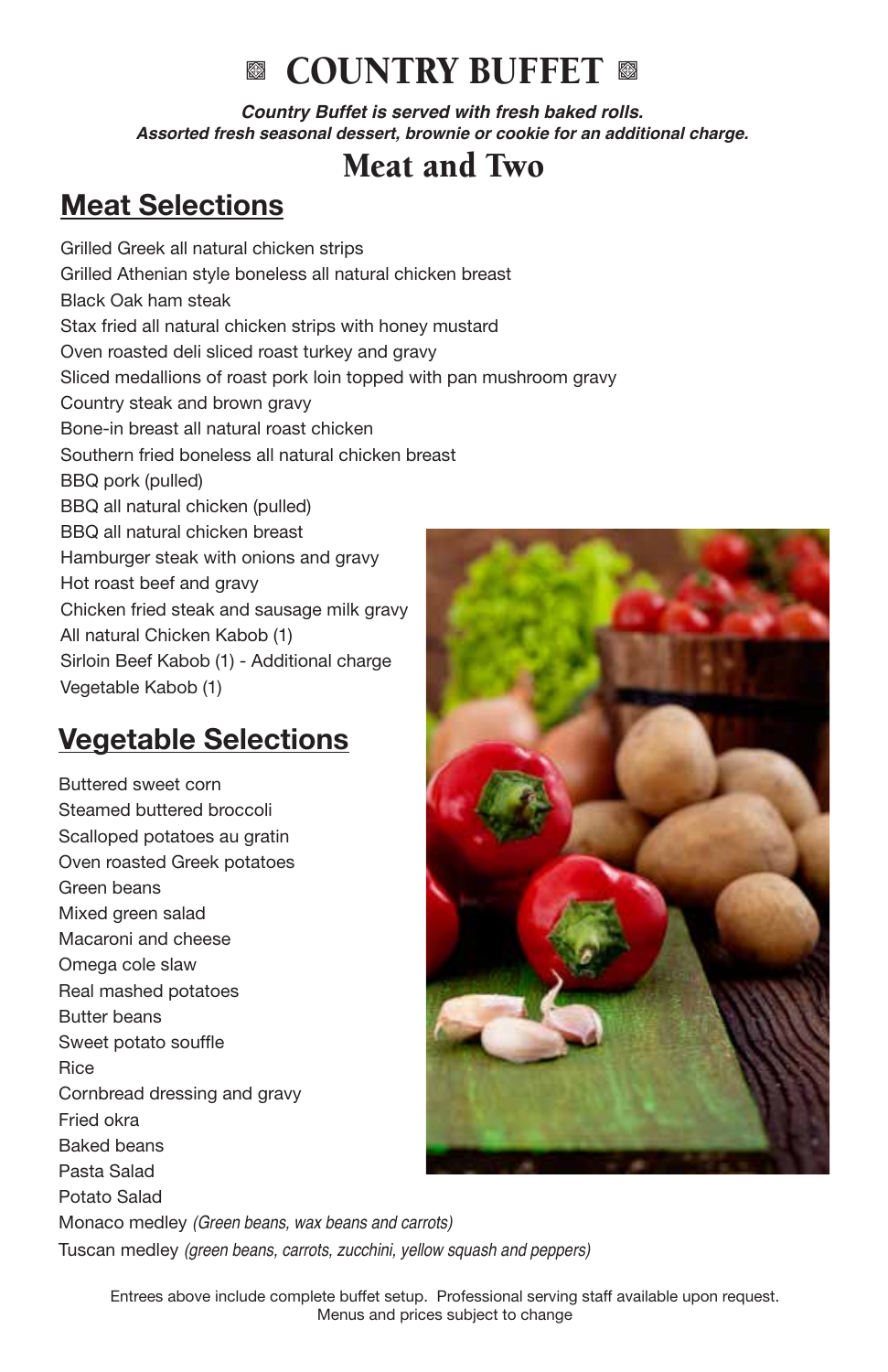## **B DELUXE SALAD BAR BUFFET &**

*Salad bar is served with pita wedges.*

*Assorted fresh seasonal dessert, brownie or cookie for an additional charge.*

Bowl of Fresh Mixed Greens • Tomatoes • Imported Kalamata olives • Sliced red onion Grated aged cheddar cheese • Seasoned croutons • Chopped bacon • Mushrooms • Caramelized Georgia pecans (additional charge)

### **Choose One of the Following**

Athenian all natural chicken strips Blackened all natural chicken strips Honey glazed all natural chicken strips Fried all natural chicken strips Sliced Black Oak ham Sliced turkey Freshly made all natural chicken salad Grilled Julienne Tenderloin Additonal charge

## **Choose Two of the Following House Made Dressings**

Ranch Honey Mustard Mediterranean Bleu Cheese Thousand Island Honey Mustard Vinaigrette



## $\blacksquare$  **PARTY PLATTER BUFFET**  $\blacksquare$

*Party platter buffet served with your choice of potato chips, pasta salad, potato salad or cole slaw. Assorted fresh seasonal dessert, brownie or cookie for an additional charge.*

#### **New York Deli Platter**

Attractively arranged trays of sliced turkey, Black Oak ham and roast beef, American and Swiss cheese, pickles, leaf lettuce, sliced tomatoes, yellow whole grain mustard and mayonnaise accompanied with your choice of sliced honey whole wheat, sourdough Greek or Jewish rye bread.

#### **Hoe' Down Minced BBQ Platter**

Minced BBQ pork or pulled all natural chicken served with a sesame bun.

#### **Idaho Baked Potato And Fresh Salad Bar**

Fresh greens served with Mediterranean and ranch dressings accompanied with a large Idaho baked potato served with sour cream, shredded cheddar cheese, bacon bits and fresh baked rolls.

#### **All American Cookout Burger Platter**

Half pound patty of delicious ground chuck, served with lettuce and tomato, pickles, sliced raw onions, grilled sesame bun and American and Swiss cheese. Additional charge for bacon, sautéed onions or sautéed mushrooms.

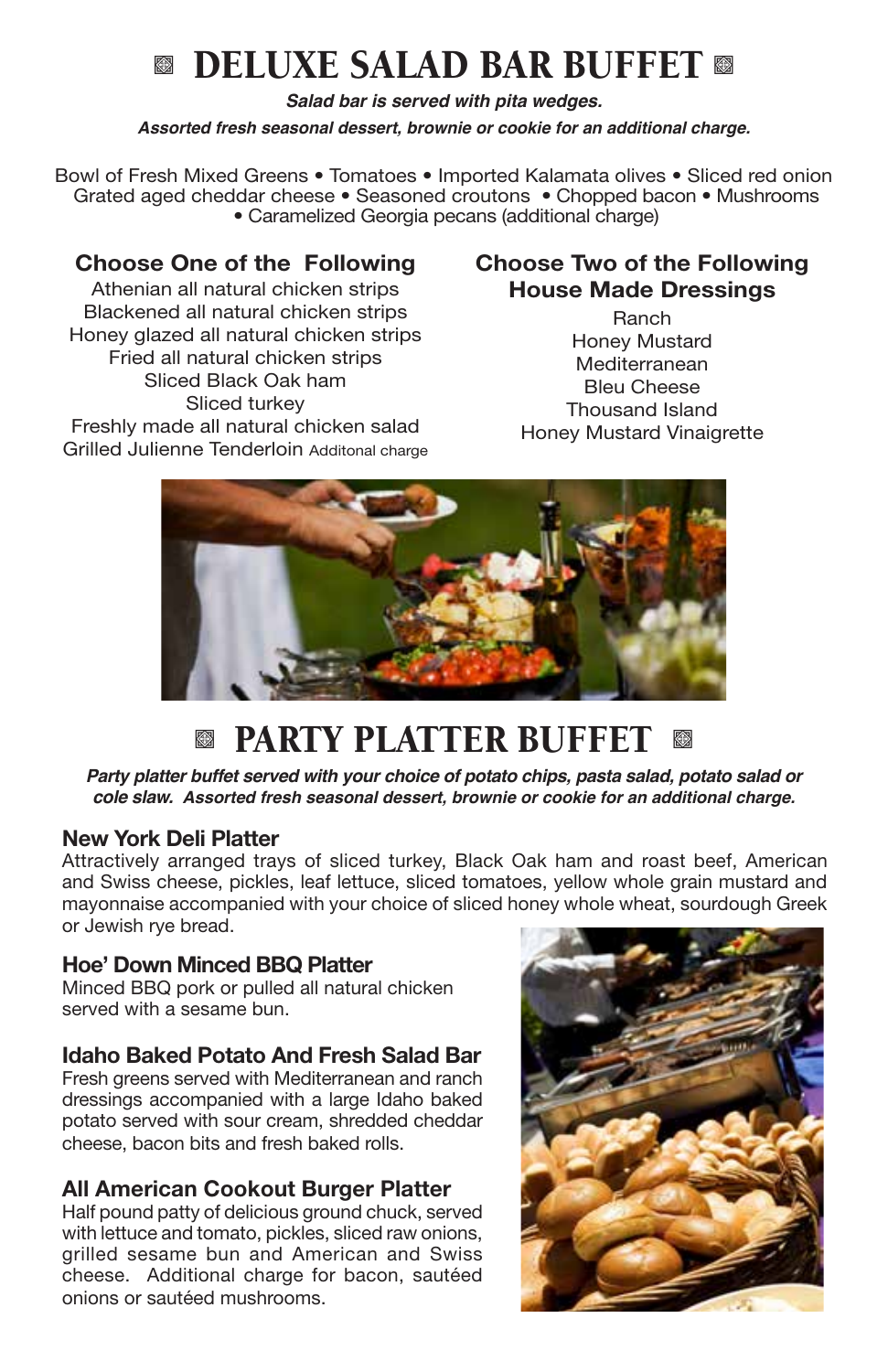## **& BEEF, CHICKEN & SEAFOOD ENTREES &**

*Entrees served with fresh tossed green salad, your choice of vegetable of the day, Greek potatoes, mashed potatoes or rice and fresh baked rolls. Additional charge for assorted fresh seasonal dessert.*

#### **Beef Kabobs**

Two skewers of sirloin filet, onions, peppers and mushrooms char-grilled and topped with an Athenian butter sauce.

#### **Vegetable Kabobs**

Two skewers of onions, peppers, tomatoes and mushrooms char-grilled and topped with an Athenian butter sauce.

#### **Shrimp Kabobs**

Two skewers of shrimp, onions, peppers and mushrooms char-grilled and topped with an Athenian butter sauce.

#### **Chicken Kabobs**

Two skewers of all natural chicken, onions, peppers and mushrooms char-grilled and topped with an Athenian butter sauce.



#### **Chicken Marsala**

Boneless breast of all natural chicken lightly floured and pan sautéed, topped with a Marsala wine sauce.

#### **Chicken Sinatra**

Boneless breast of all natural chicken lightly floured and pan sautéed, shallots and crispy Prosciutto in Grand Marnier cream sauce.

#### **Chicken Saltimboca**

Boneless breast of all natural chicken lightly floured and pan sautéed, baby spinach, prosciutto, capers and tomatoes in a white wine butter sauce.

#### **Chicken Genova**

Boneless breast of all natural chicken stuffed with fresh spinach, fresh mozzarella and sundried tomatoes.

#### **Chicken Picatta**

Sautéed boneless breast of all natural chicken topped with a caper and artichoke white wine sauce.

#### **Chicken Milanese**

Boneless breast of all natural chicken encrusted with Italian herb bread crumbs, pan sautéed and topped with a lemon herb butter sauce.

#### **Chicken Frangelico**

Boneless breast of all natural chicken sautéed with shallots, mushrooms, scallions, flambéed with Frangelico liqueur and simmered in a cream veal glace.

#### **Chicken Madeira**

Pan sauteéd breast of all natural chicken topped with fresh asparagus, melted mozzarella cheese and finished with a mushroom Madeira sauce.

#### **Fried Chicken Strip Platter**

Deliciously seasoned and hand breaded all natural chicken strips fried to a golden brown. Served with honey mustard sauce.

#### **Classic Chicken Athena**

A juicy char-grilled boneless breast of all natural chicken topped with fresh baby spinach, Kalamata olives, imported Greek feta cheese, roasted red peppers, and tomatoes.

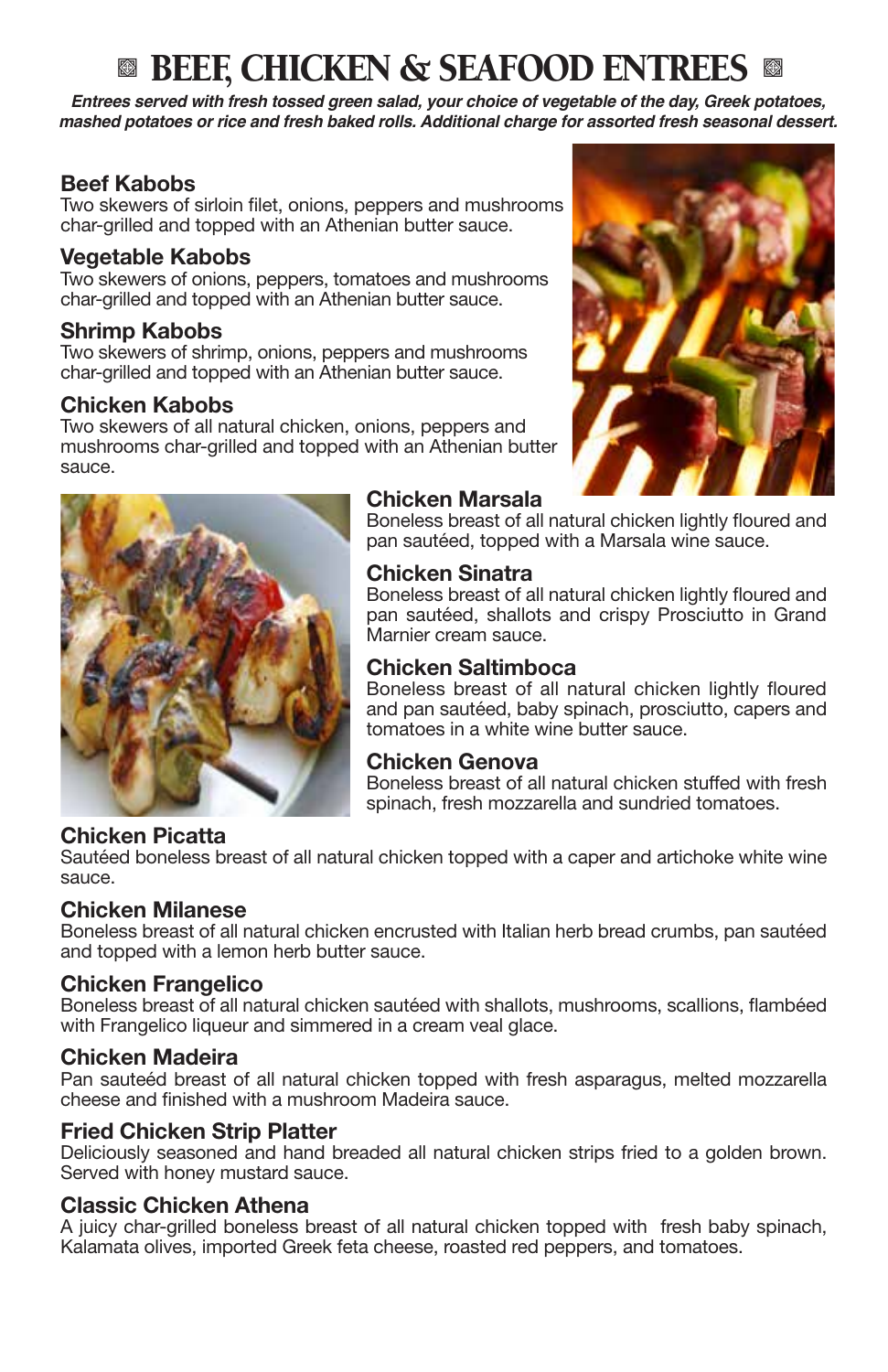#### **Mediterranean Chicken**

Broiled boneless breast of all natural chicken stuffed with fresh spinach and imported Greek feta cheese.

#### **Chicken Reganato**

Char-grilled all natural chicken breast topped with our delicious mushroom sauce.

#### **Pot Roast**

Slow cooked and tender pot roast topped with our delicious homemade gravy.

#### **Delmonico Steak**

This Hand cut Aged USDA Choice Black Angus Delmonico steak, also known as a chuck eye, is hand cut from right next to the rib eye. It is well marbled, juicy, and full of flavor (Chef recommends rare-medium).

#### **Sirloin Filet**

Hand cut Aged USDA Choice Black Angus sirloin filet char-grilled to perfection.

#### **London Broil**

Thinly sliced London broil slow cooked to medium and topped with a delicious mushroom sauce.

#### **Rib Eye Steak**

Hand cut Aged USDA Choice Black Angus center cut rib eye thick and well marbled to guarantee excellent flavor.

#### **N.Y. Strip Steak**

Hand cut Aged USDA Choice Black Angus center cut sirloin aged generously and grilled to perfection.



#### **Flat Iron Steak**

Hand cut Aged USDA Choice Black Angus Flat Iron steak is well marbled, tender, and full of flavor (Chef recommends rare-medium).

#### **Herb Roasted New York Strip Loin**

Roasted with thyme and cracked pepper, thinly sliced and served with sauce bordelaise.

#### **Roasted Tenderloin Filet**

Roasted tenderloin filet topped with sauce bordelaise.

#### **Prime Rib**

Served with our delicious horseradish sauce and au jus. Carver recommended for an additional charge.

#### **Filet Mignon**

Hand cut Aged USDA Choice center cut tenderloin aged to perfection – so tender it will melt in your mouth.



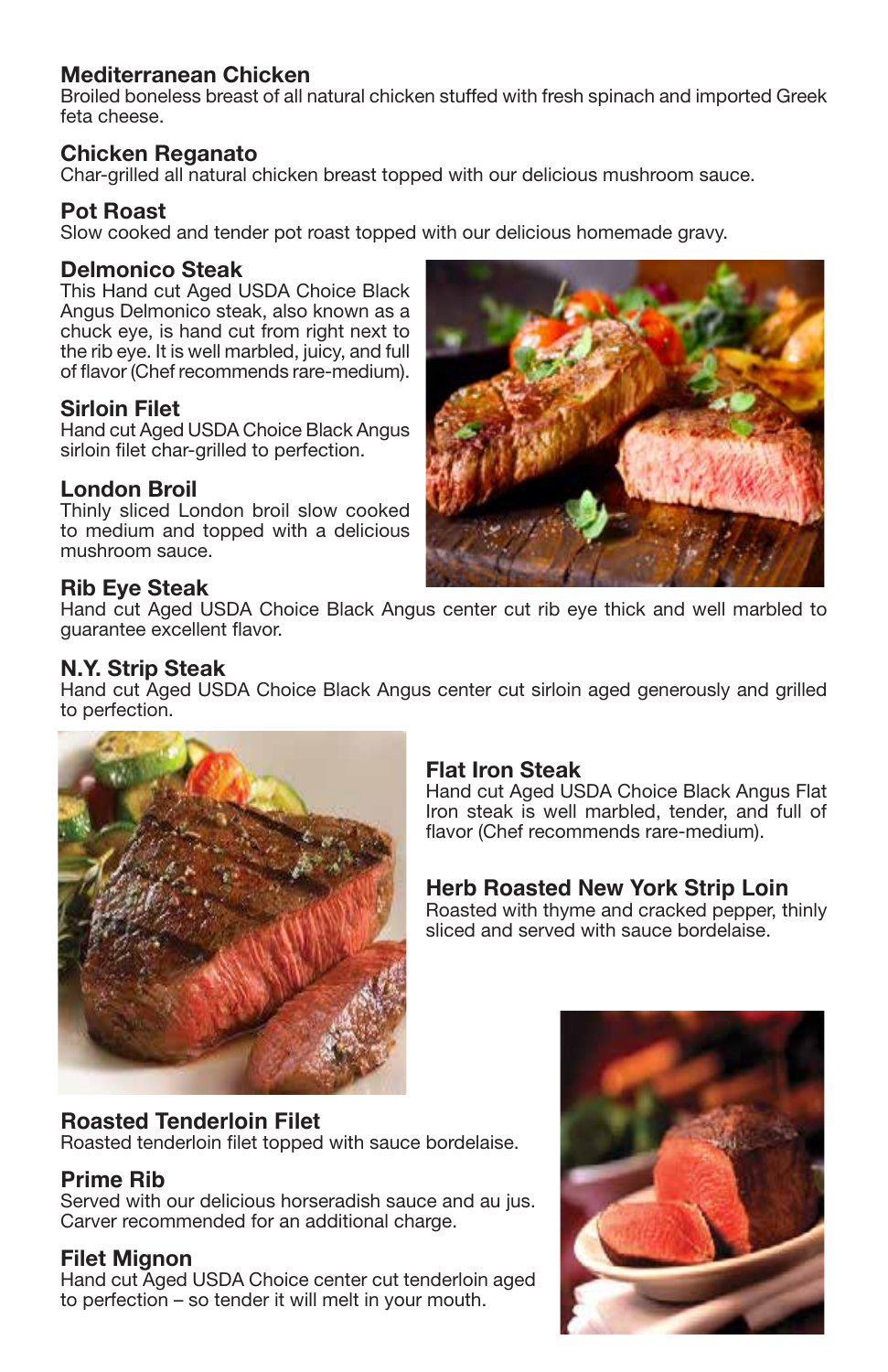## **B** ITALIAN ENTREES **B**

*Entrees served with tossed green salad and fresh baked rolls. Additional charge for assorted fresh seasonal dessert.*

### **Chicken Alfredo di Antonio**

All natural chicken and fettuccine pasta tossed in a delicious parmesan cream sauce.

### **Lasagna di Alfonso**

Baked layers of pasta, ricotta, mozzarella, seasoned ground beef and fresh basil topped with meat sauce.

### **Vegetable Lasagna**

Assorted garden fresh vegetables layered with pasta, ricotta, mozzarella and topped with marinara sauce.

### **Rigatoni B**



Our homemade meat sauce and broccoli tossed with Rigatoni, topped with parmesan cheese.



### **Spicy Bowtie Pasta Al'Diavolo**

Bowtie pasta, sautéed all natural chicken, sundried tomatoes, fresh baby spinach, fresh garlic, extra virgin olive oil and parmesan cheese.

### **Caramelized Chicken Rigatoni**

Rigatoni pasta, sautéed all natural chicken, caramelized onions, mushrooms, parmesan cheese and fresh basil tossed in our delicious marsala cream sauce.

### **Italian Spaghetti Bolognese**

Spaghetti topped with our homemade meat sauce and parmesan cheese.

### **Pasta Primavera**

Pasta tossed with steamed vegetables with your choice of marinara or cream sauce.

### **Chicken Parmigiana**

Boneless breast of all natural chicken topped with marinara sauce and melted mozzarella cheese. Served with spaghetti marinara.

Entrees above include complete buffet setup. Professional serving staff available upon request. • Menus and prices subject to change.

# **EXECUTE FRESH FAJITAS STATION &**

**Fajitas are served with sautéed onions and peppers, flour tortillas, lettuce,**  *shredded Monterrey and cheddar cheese, sour cream, your*  **choice of Mexican rice or black beans and one complimentary fixin'.**



- **• Grilled Angus Choice Steak Fajitas.**
- **• Fresh Char-Grilled Chicken Fajitas.**
- **• Fresh Ground Beef Fajitas. Select One complimentary fixin'**  *below at no charge.*
	- Freshly made Pico de Gallo
	- Freshly made Tomatillo Verde salsa
	- Freshly made Guacamole

(Additional charge for each additional fixin')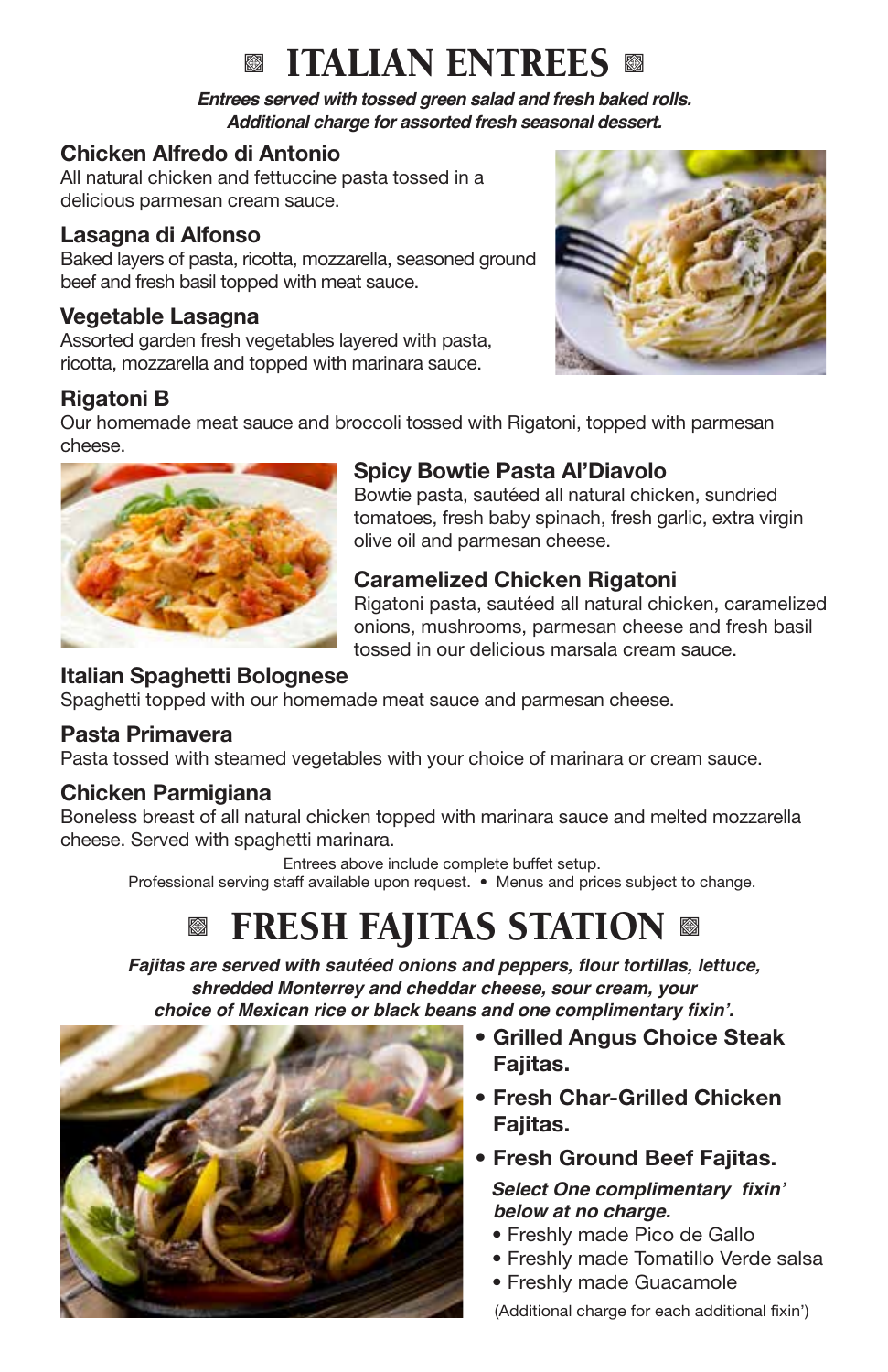# **E HORS D' OEUVRES -- COLD E**

#### **LARGE SHRIMP COCKTAIL** with cocktail sauce.

**ASSORTED FINGER SANDWICHES** shrimp or chicken salad.

**SHRIMP SALAD** finger sandwiches.

**PROSCIUTTO** wrapped cantaloupe.

**WATERMELON, GREEK FETA, FRESH MINT CUBE**.

**MOZZARELLA, CHERRY TOMATO, CUCUMBER CUBE STACK** drizzled with aged balsamic vinegar.

**BAMBOO SKEWERED TORTELLINI** and seasonal roasted vegetables.

**SMOKED SALMON** accompanied with crostini, sour cream, capers, red onion, tomatoes and dill crème fraiche.

**BEEF CROSTINI** fresh french baguette toast rounds and micro greens serve as a bed to the succulent thinly sliced whole roasted beef tenderloin topped with low country creole aioli.

**THE EDISTO CUP** a crisp baked wonton shell, delicately holds a nest of Asian infused slaw topped with teriyaki barbeque marinated all natural chicken.



**CAROLINA POPS!** mango habanera marinated coastal shrimp, grilled, chilled then presented as a lollipop.

**PICNIC TRADITION** freshly prepared deviled egg served in a crisp tomato fillo tartlet shell.

**TIGER GRIT CAKE** Clemson blue cheese grit cake topped with shad roe and créme fraiche.

**DOMESTIC AND IMPORTED CHEESE BOARD** variety of cheeses to include single, double, and triple créme selections and flavors artistically displayed with assorted fresh grapes, specialty crackers and rustic bread.



**ROASTED VEGETABLES** an array of marinated seasonal vegetables- asparagus, assorted mushrooms, eggplant, zuchinni, yellow squash, red, green, and yellow bell peppers.



**HUMMUS TRIO** roasted red pepper hummus, pesto hummus, jalapeno and cilantro hummus in phyllo.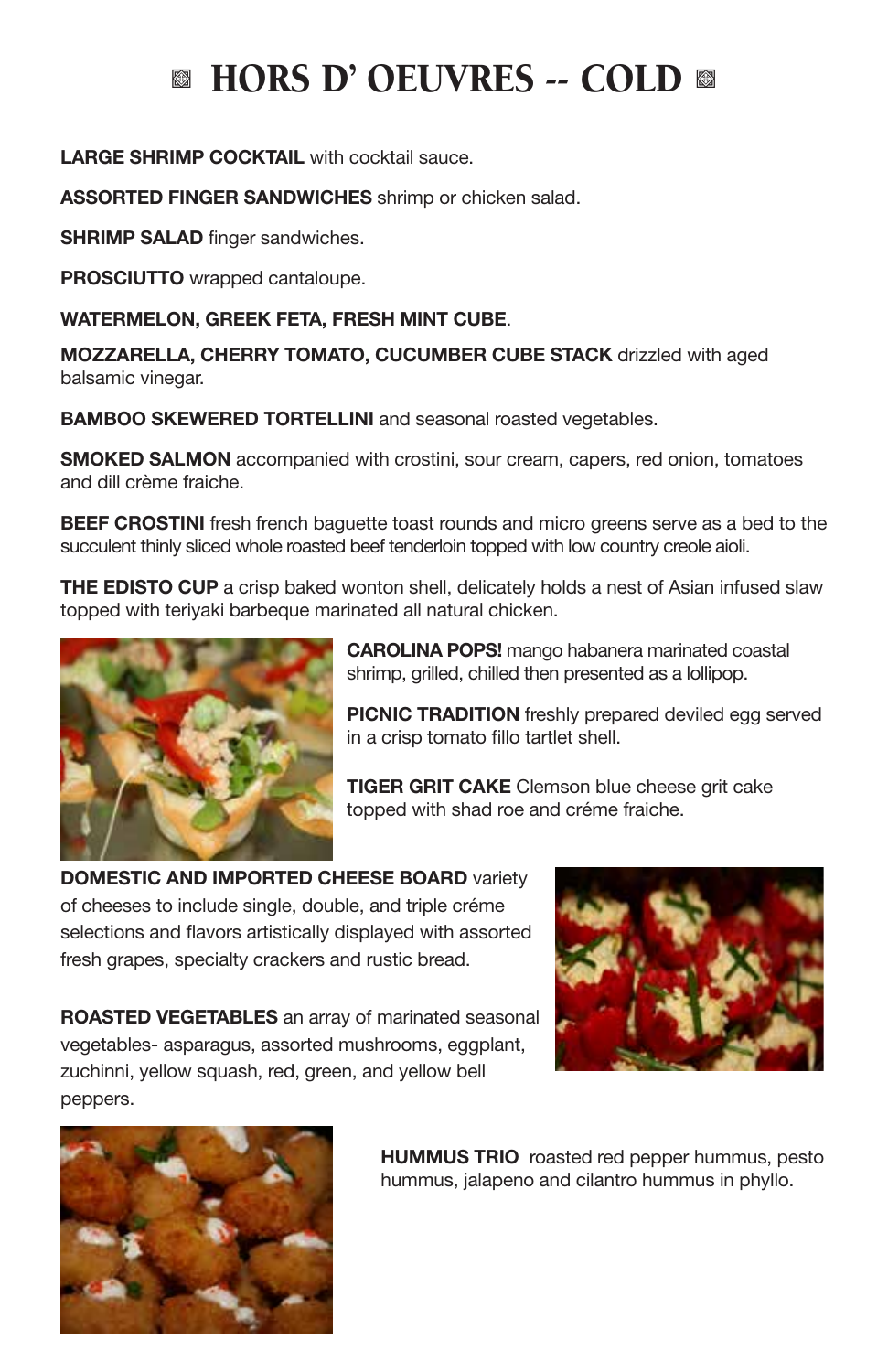**CHILLED SHRIMP SHOOTER** large chilled shrimp, cocktail sauce and chiffonade iceberg in a shot glass.





#### **SEASONAL FRESH FRUIT TRAY**

**SEASONAL VEGETABLE TRAY**  with raspberry dip.

#### **SKEWERED SEASONAL FRESH FRUIT**

**ROASTED BEEF TENDERLOIN** accompanied with horseradish sauce, dijonnaise and petite rolls – serves 30



**WHOLE POACHED SALMON** accompanied with crostini, sour cream, capers, red onion, tomatoes and dill crème fraiche – - serves 60

**HONEY GLAZED BAKED HAM** accompanied with honey mustard and petite rolls – serves 30

**ANTIPASTO PLATTER** crostini, salami, mortadella, prosciutto, roasted red peppers, imported extra virgin olive oil, imported

premium olives, fresh mozzarella, parmesano-reggiano, and fresh basil – minimum 30

**CHICKEN OF THE SEA** southern all natural chicken salad, diced chicken breast with chopped walnuts and sweet grapes served in a crisp corn fillo.

**CAPRESE BRUSCHETTA** freshly chopped tomatoes concasse, imported extra virgin olive oil, garlic, fresh basil and fresh buffalo mozzarella cheese.



**APRICOT & ROQUEFORT CROSTINI** topped with apricot spread and roquefort cheese.

**FIG & BRIE CROSTINI** topped with fig spread and bubbled brie cheese.

**TIROKAFTERI** Imported spicy Greek feta spread (Hot peppers, roasted peppers, olive oil, lemon juice, garlic and oregano) accompanied with fried pita wedges.

#### **SAVORY CHEESECAKE BOUCHEE**

**CHOCOLATE FOUNTAIN** accompanied with fresh seasonal fruit, lemon cake bars, chocolate brownies, along with an attendant – serves 30



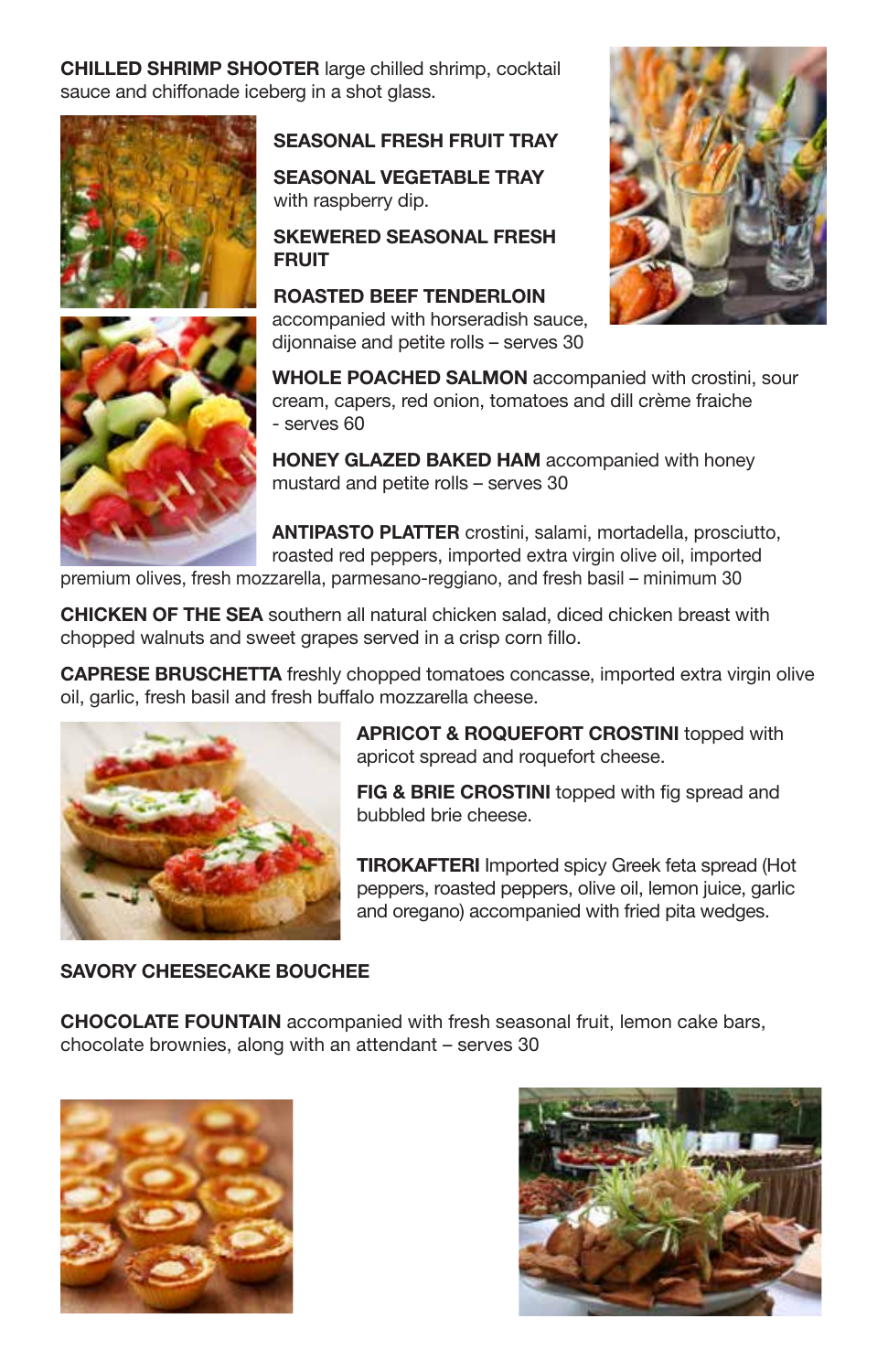# **MILDER D'OEUVRES -- HOT MILDER**

**SCALLOPS** wrapped in prosciutto.

LARGE SHRIMP SCAMPI sautéed in garlic butter sauce.

**CANDIED SCALLOP SKEWER** sugar encrusted, broiled, skewered bay scallops.

**"SWEET" CAROLINA SCALLOPS** brown sugar in the raw encrusted sea scallop, caramelized and topped with saffron hollandaise sauce.



**QUIET CATS** a full flavored flip side of a traditional "hushpuppy" - "quiet cats" encompass sweet crisp corn and fresh lump crabmeat fried golden brown into bite size fritter.



**MINI LAMB RACK POPS** slow roasted miniature lamb rack cut to single bones, served with apple mint veal glace.

**MARINATED BROCHETTES** with vegetables - tenderloin or shrimp.

**CRAB CAKE** served with dill crème fraiche and smoked corn-tomato-cucumber relish.

**ASSORTED PANINI** roast beef and turkey, fresh basil, swiss cheese and pesto aiolo.

**SEASONED MEAT BALLS** accompanied with a creole mustard peppercorn cream sauce.

**SHRIMP SAMBUCA** large shrimp dusted with our homemade cajun seasoning and flambéed with Sambuca liqueur.



**CHICKEN SAMBUCA** all natural chicken strips dusted with our homemade cajun seasoning and flambéed with Sambuca liqueur.

#### **IMPORTED GREEK FETA AND PHYLLO PASTRY TRIANGLES**.

#### **IMPORTED GREEK FETA, SPINACH AND PHYLLO PASTRY TRIANGLES**.



**THE HERB GARDEN** wedged display of Stilton cheese accompanies rosemary skewered New York strips tips along with wedged Crandall cheese to accompany seared bites of marinated chicken breast.

**STUFFED MUSHROOM CAPS** with shrimp, crabmeat and mushroom sauce.

**CRISPY FRIED CHICKEN STRIPS** all natural chicken with mustard honey sauce.

**MINI QUICHE** (lorraine- bacon, onion & swiss or florentine-spinach & vegetable).

**SKEWERED ATHENIAN TENDERLOIN OF CHICKEN** all natural tenderloin of chicken in a lemon butter sauce.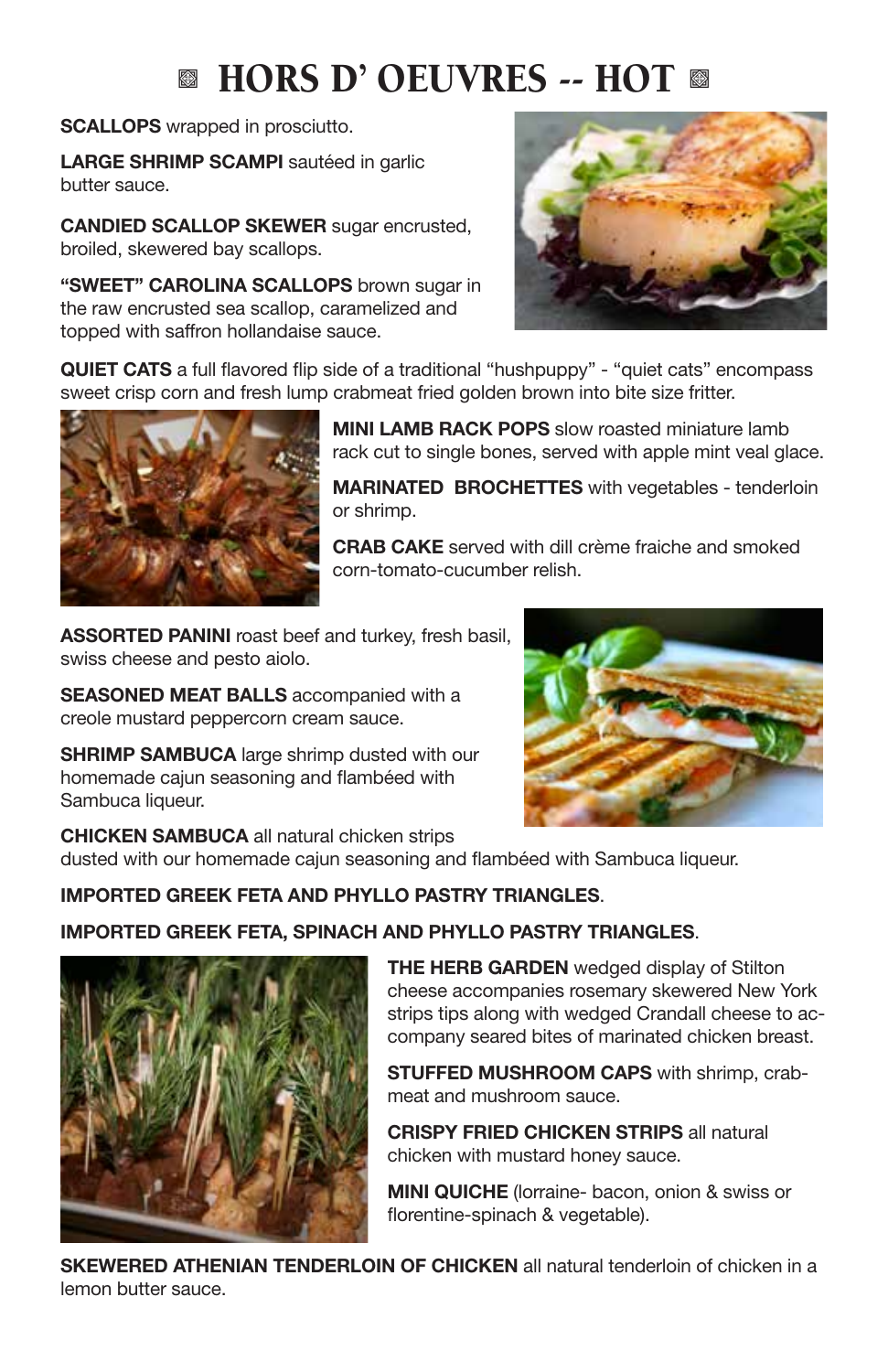**CHICKEN SATAY SKEWERS** all natural chicken served with a peanut dipping sauce.

**CHICKEN SATAY IN ENDIVE BOAT** all natural chicken satay nestled in crisp Belgian endive.

**ARTICHOKE, ARUGULA, PROSCIUTTO AND GORGONZOLA DIP** accompanied with pita wedges – serves 30

**SEAFOOD THERMIDOR DIP** (lobster, shrimp, crab and fresh fish) accompanied with crackers – serves 30

Hors d' oeuvres above include complete buffet setup. Professional serving staff available upon request. Menus and prices subject to change



# **<sup>8</sup>** CHEF CARVING STATIONS **8**

*Delight your guests with your own Uniformed Carving Chef & Service Personnel specially trained for carving and serving your choice of roasts. Also includes all necessary serving equipment.*

#### **OVEN ROASTED TURKEY**

Oven roasted, cooked to perfection and served with pan gravy.

#### **PORK LOIN**

Boneless and seasoned pork tenderloin pan seared then oven roasted, sliced and served with pan mushroom gravy.

#### **ROAST BEEF**

Lightly seasoned and slow roasted to perfection with horseradish sauce, dijonnaise and homemade petite rolls.

#### **PRIME RIB**

USDA choice Black Angus beef - 9 spice rub crust - slow roasted Prime Rib served with a creamy horseradish sauce and homemade petite rolls.

#### **FILET MIGNON**

USDA choice Black Angus filet mignon accompanied with horseradish sauce, dijonnaise and homemade petite rolls.

#### **HERB ROASTED NEW YORK STRIP LOIN**

USDA choice Black Angus New York Strip roasted with thyme and cracked pepper and served with sauce bordelaise and homemade petite rolls.